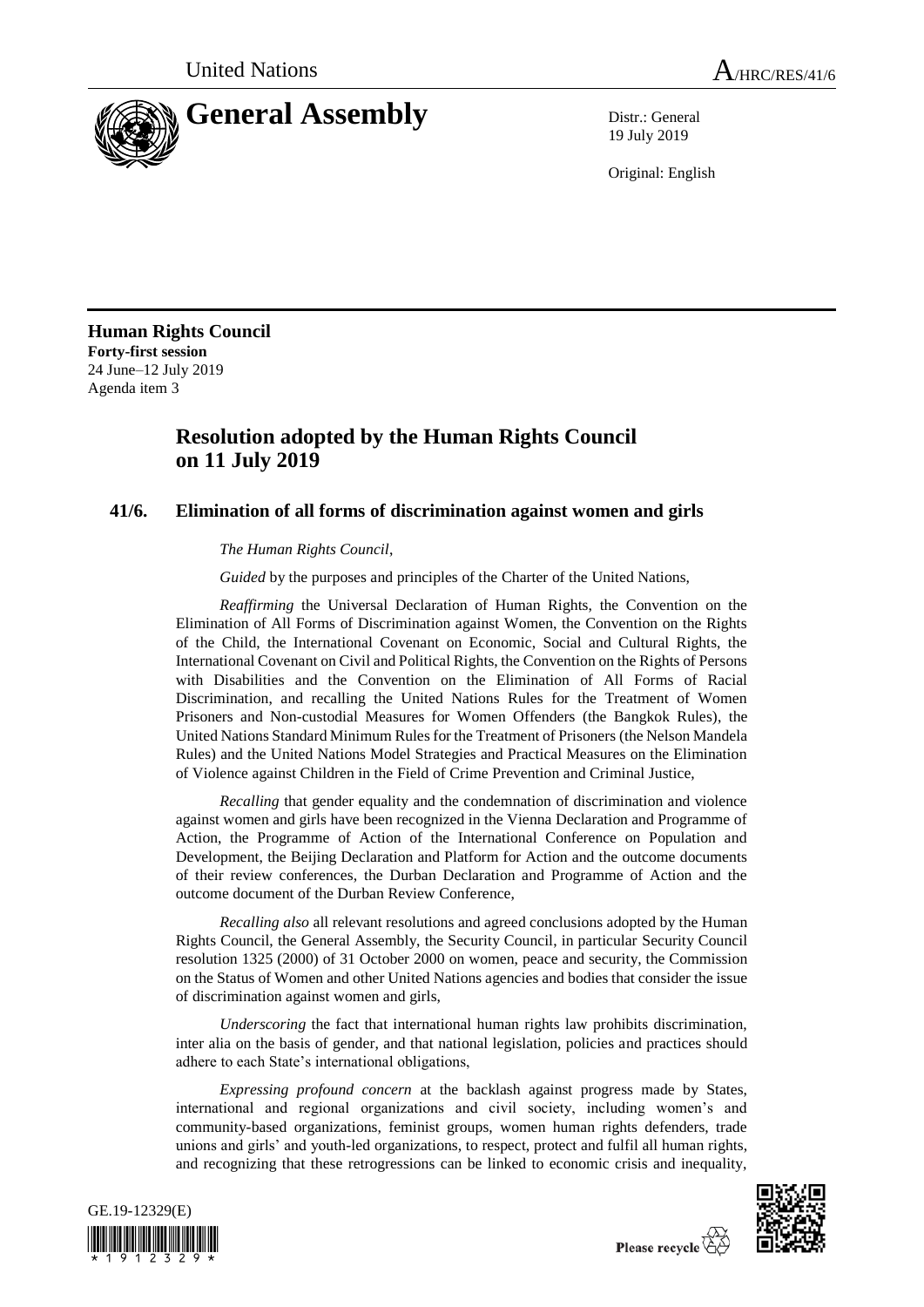retrogressive lobbies or political views, or the misuse of religion to oppose the struggle for women's and girls' equal rights,

*Recognizing* that the right to liberty is a human right recognized in international instruments and that it is inextricably linked to other rights, including the rights to freedom of movement, the highest attainable standard of physical and mental health, sexual and reproductive health, work, education, freedom of peaceful assembly and association, freedom of expression, freedom of religion or belief, equality, freedom from discrimination, and privacy, with full respect for the dignity, integrity and bodily autonomy of the person,

*Recognizing also* the differing needs of girls and women at different ages and stages of their lives, and the various forms of discrimination, in particular multiple and intersecting forms of discrimination, that affect their day-to-day reality and that can lead to deprivation of liberty not only in detention facilities but also in other public and private institutions, private homes and community spaces, and in situations of conflict and crisis,

*Recognizing further* that discrimination against women and girls is inherently linked to deep-rooted patriarchal and gender stereotypes and unequal power relations, that discriminatory attitudes, behaviours, norms, perceptions, customs and harmful practices, such as female genital mutilation and child, early and forced marriage, have direct negative implications for the status and treatment of women and girls, and that gender-biased environments promote impunity and impede the implementation of legislative and normative frameworks that guarantee gender equality and prohibit discrimination against women and girls,

*Reaffirming* that the full enjoyment of all human rights by all women and girls includes their right to have control over and decide freely and responsibly on matters relating to their sexuality, including sexual and reproductive health, free from coercion, discrimination and violence, and that equal relationships in matters of sexuality, sexual relations and reproduction, including full respect for the dignity, integrity and bodily autonomy and agency of the person, require mutual respect, consent and shared responsibility for sexual behaviour and its consequences, in accordance with applicable international human rights standards,

*Recognizing* the major contribution made by civil society, including women's organizations, feminist groups, women human rights defenders, trade unions and girls' and youth-led organizations, to promoting the empowerment of women and girls and the fulfilment of all their human rights, and recognizing also the importance of having an open, inclusive and transparent engagement with civil society in the implementation of measures promoting substantive gender equality in the empowerment of women and girls in allspheres,

*Regretting* that women remain underrepresented, especially in management positions, in several United Nations bodies and mechanisms responsible for developing international human rights norms and standards and monitoring their implementation, and noting that balanced gender representation is an essential step towards bringing about a structural change needed to advance substantive gender equality and gender parity in line with the system-wide strategy on gender parity, while bearing in mind the necessity to secure the highest standard of efficiency, competence and integrity, as well as equitable geographical distribution,

*Taking note* of the work of the Human Rights Council Advisory Committee regarding the mainstreaming of a gender perspective and the issue of gender equality,

1. *Calls upon* States:

(a) To ratify or accede to the Convention on the Elimination of All Forms of Discrimination against Women, and to consider ratifying or acceding to the Optional Protocol to the Convention as a matter of particular priority;

To limit the extent of any reservations and to formulate them as precisely and narrowly as possible to ensure that no reservations are incompatible with the object and purpose of the Convention, in accordance with the Vienna Convention on the Law of Treaties;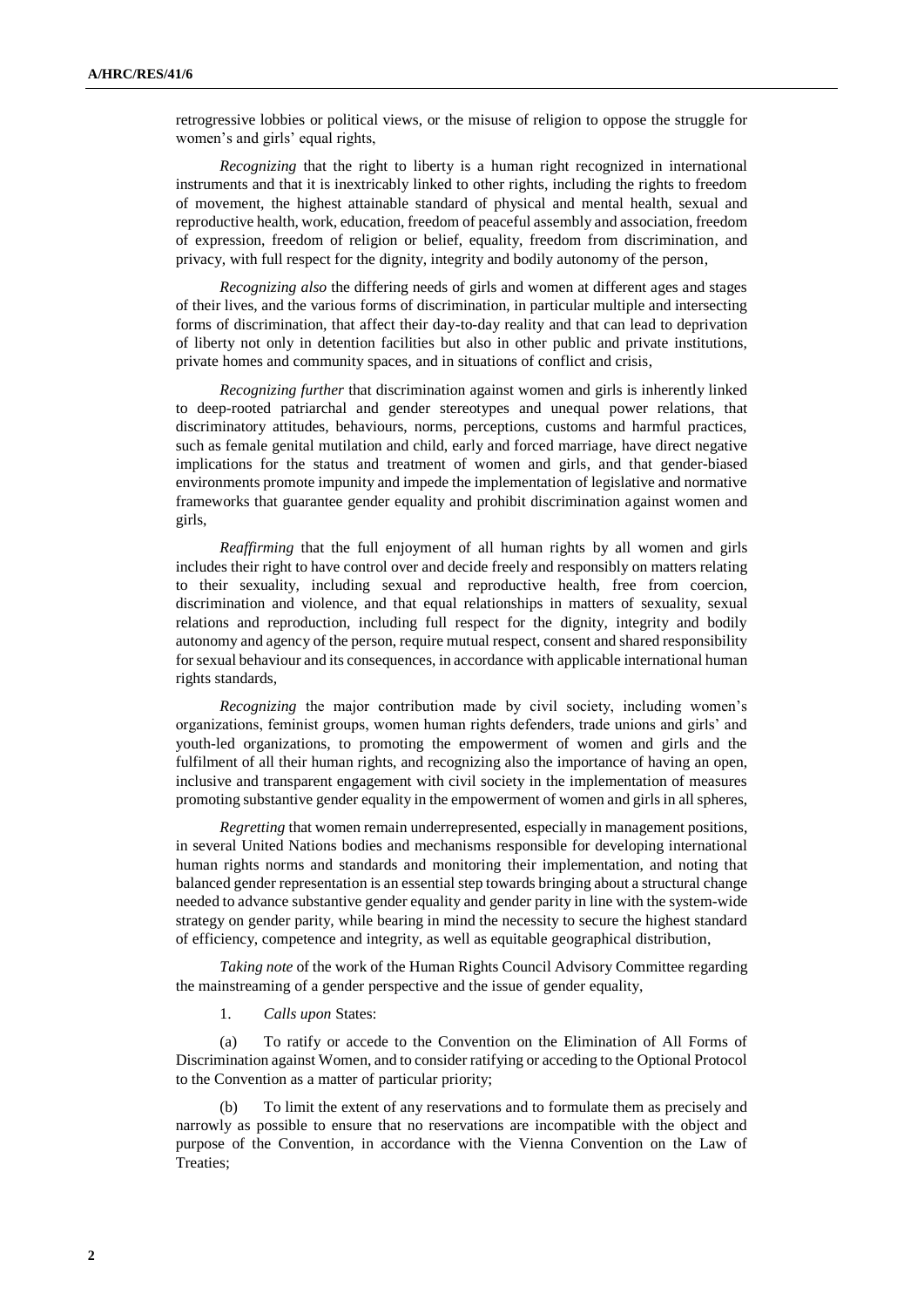(c) To implement the Convention on the Elimination of All Forms of Discrimination against Women through appropriate legislation, regulation, policies and programmes;

(d) To cooperate fully with the Committee on the Elimination of Discrimination against Women and other human rights treaty bodies, and to implement its recommendations, as appropriate;

2. *Takes note* of the work undertaken by the Working Group on the issue of discrimination against women in law and in practice, including its report, $<sup>1</sup>$  and calls upon</sup> States to support substantive equality by adopting appropriate measures, including temporary special measures, necessary to prevent, diminish and eliminate patriarchal and gender stereotypes that cause or perpetuate substantive or de facto discrimination, and to adopt an intersectional approach to genuinely respond to the needs of women and girls with different backgrounds;

3. *Calls upon* States to take steps to promote reforms as appropriate and to implement legal frameworks and policies directed to advance substantive gender equality and the prevention and elimination of all forms of discrimination against women and girls and make the necessary investments in this regard in all spheres, taking into consideration the good practices and recommendations identified by the Working Group and the recommendations made by the Special Rapporteur on violence against women, its causes and consequences, by other States in the context of the universal periodic review and by other relevant human rights mechanisms, with a view to ensuring the realization of human rights by all women and girls;

4. *Also calls upon* States:

(a) To repeal all laws that exclusively or disproportionately criminalize the actions or behaviour of women and girls, and laws and policies that discriminate against them, based on any grounds, including any custom, tradition or misuse of culture or religion contrary to the international obligation to eliminate all forms of discrimination against women and girls;

(b) To ensure that their international obligations on gender equality and nondiscrimination are incorporated at all levels of legal frameworks, policies and practices, including in relation to women's and girls' access to justice, redress and effective remedies;

To consider reviewing all proposed and existing legislation in accordance with international human rights obligations and a gender- and age-responsive perspective, and repealing discriminatory laws with a view to preventing retrogression, involving, when necessary, independent experts, national human rights institutions, women human rights defenders, women's and girls' community-based organizations, feminist groups, youth-led organizations and other relevant stakeholders;

(d) To promote legislation, regulation, policies and programmes that facilitate the economic empowerment of all women and girls, ensure equal pay for work of equal value and prohibit all forms of discrimination, including in the workplace and in education, such as discrimination based on pregnancy, maternity, marital status, age, race or gender, as well as violence and harassment against women and girls;

(e) To work towards establishing or strengthening inclusive and genderresponsive social protection systems, including floors, to ensure full access to nationally appropriate social protection for all without discrimination of any kind, and to take measures to progressively achieve higher levels of protection, including by facilitating the transition from informal to formal work;

5. *Urges* States:

(a) To ensure women's and girls' equal enjoyment of economic, social, cultural, civil and political rights through the prohibition of and appropriate action to eliminate all forms of discrimination by all actors, State and non-State alike;

<sup>1</sup> A/HRC/41/33.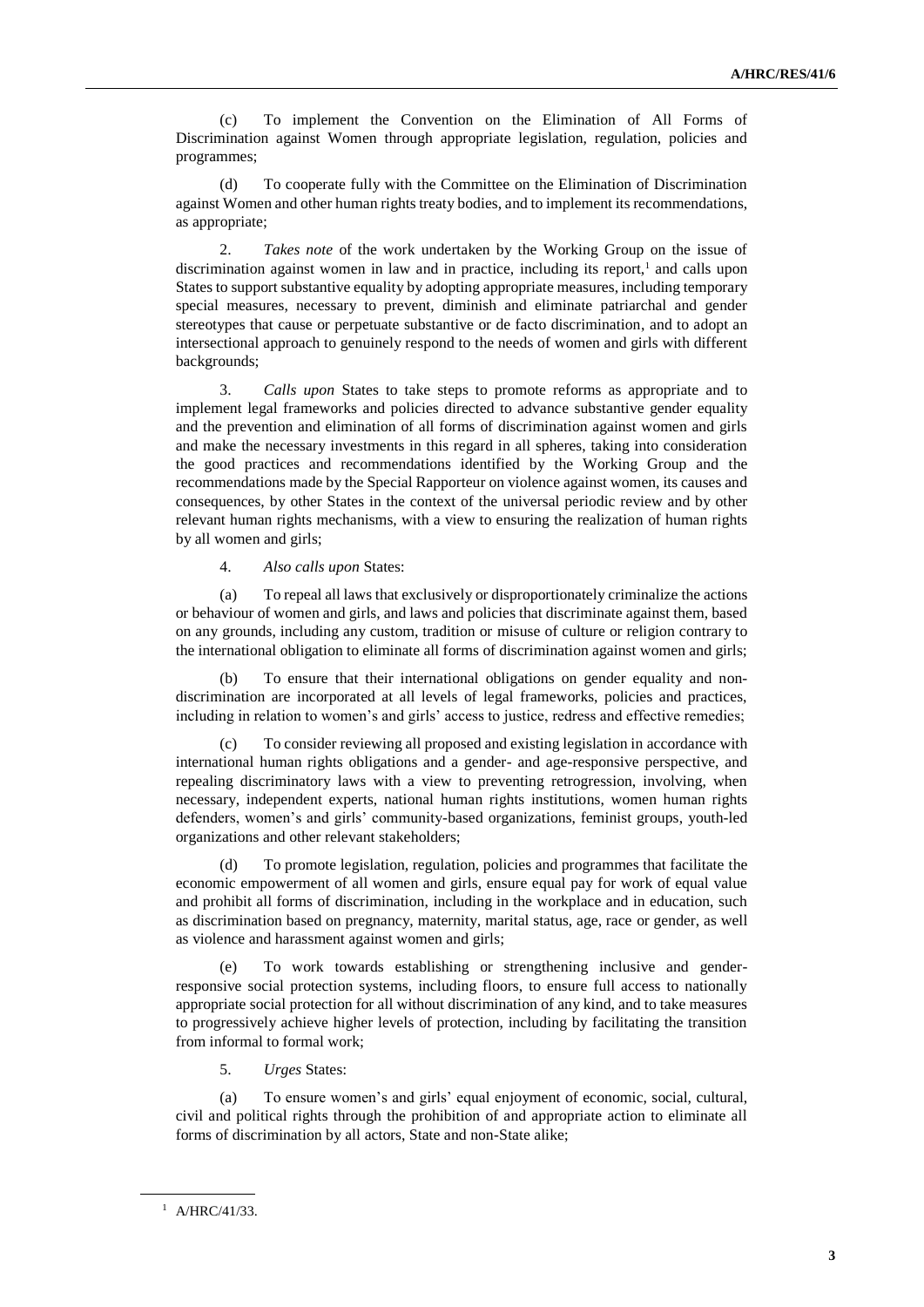(b) To respect, protect and fulfil the right to liberty as a human right, widely recognized in international instruments such as the Universal Declaration of Human Rights and the International Covenant on Civil and Political Rights, inter alia by reviewing and amending legislation and implementing gender-specific interventions;

To remove barriers, whether political, legal, practical, structural, cultural, economic, institutional or resulting from the misuse of religion, preventing the full, equal, effective and meaningful participation of women and girls in all fields, including participation of women in leadership at all levels of decision-making in public and private sectors, and to actively promote diversity in leadership and an inclusive, enabling leadership culture;

(d) To modify social and cultural patterns of conduct with a view to preventing and eliminating in the public and private spheres, including in digital contexts, patriarchal and gender stereotypes, negative social norms, attitudes and behaviours and unequal power relations that view women and girls as subordinate to men and boys, that underlie and perpetuate discrimination and violence against women and girls and that may lead to the deprivation of liberty of women and girls not only in detention facilities but also in other public and private institutions, private homes and community spaces, and in situations of conflict and humanitarian emergencies;

To support substantive gender equality and women's and girls' rights, including within families, through long-term awareness-raising initiatives, including for men and boys, especially education and public awareness-raising, including in the media and online, through the incorporation of curricula on all women's and girls' rights into teacher training courses, including on the prevention of sexual and gender-based violence, and by ensuring universal access to evidence-based comprehensive sexuality education;

6. *Calls upon* States to implement policies and actions directed:

(a) To collect, share, positively recognize, implement and widely publicize good practices to prevent discrimination against women and girls and counter gender stereotyping, negative portrayals and the exploitation of women and girls, and to promote and support the implementation of awareness programmes to combat gender stereotypes and gender-based discrimination in all settings as part of their efforts to diminish factors that are used to facilitate and justify the deprivation of women's and girls' liberty;

(b) To ensure access to justice and accountability mechanisms and timely and effective remedies for the effective implementation and enforcement of laws aimed at preventing and eliminating all forms of discrimination and violence against women and girls, in all contexts, including by informing women and girls about their rights under relevant laws and by improving legal infrastructure, including, as appropriate, through gender- and ageresponsive training for police and security forces, prosecutors, judges and lawyers and other relevant authorities and officials, and removing all barriers to access to legal counselling, assistance and remedies;

7. *Urges* States to promote and protect sexual and reproductive health and reproductive rights, in accordance with the Beijing Platform for Action and the Programme of Action of the International Conference on Population and Development and the outcome documents of their review conferences, and to respect, protect and fulfil the right of every woman to have full control over and decide freely and responsibly on all matters relating to her sexuality and sexual and reproductive health, free from discrimination, coercion and violence, including through the removal of legal barriers and the development and enforcement of policies, good practices and legal frameworks that respect bodily autonomy and guarantee universal access to sexual and reproductive health, services and evidencebased information and education, including for family planning, safe and effective methods of modern contraception, emergency contraception, prevention programmes for adolescent pregnancy, maternal health care, such as skilled birth assistance and emergency obstetric care, safe abortion where not against national law, and the prevention and treatment of reproductive tract infections, sexually transmitted infections, HIV and reproductive cancers, and through the integration of sexual and reproductive health into national health strategies and programmes;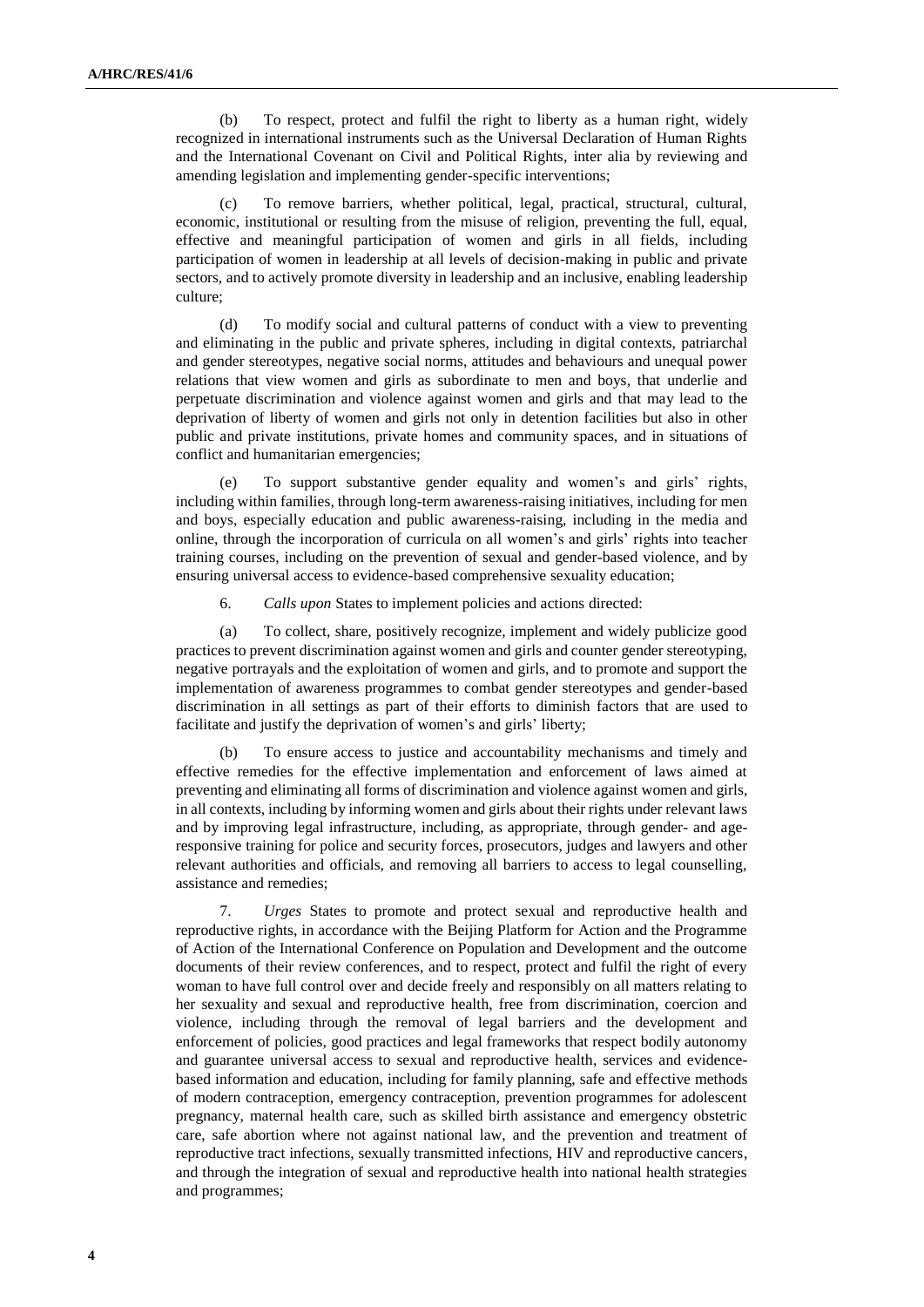8. *Also urges* States to develop, support and protect an enabling environment for the full, meaningful and equal participation of women's rights organizations, feminist groups and women and girl human rights defenders and youth-led organizations in the creation, design and implementation of all legislation and policies relevant to substantive gender equality, as well as when adopting and implementing good practices conducive to the sustainable application of equality and empowerment measures for women and girls, and also to consider the application of the good practices framework identified in the report of the United Nations High Commissioner for Human Rights concerning the creation and maintenance of a safe and enabling environment for civil society, $2$  with a gender-responsive perspective that takes into account the unique position and challenges faced by women human rights defenders;

9. *Calls upon* all States to continue to develop and enhance standards and methodologies at the national and international levels to improve the collection, analysis and dissemination of gender statistics and disability- and age-disaggregated data by strengthening national statistical capacity, including by enhancing the mobilization, from all sources, of financial and technical assistance to enable developing countries to systematically design, collect and ensure access to high-quality, reliable and timely data disaggregated by gender, age, income and other characteristics relevant in national contexts;

10. *Stresses* the importance of mainstreaming a gender and age perspective into justice systems at all levels to ensure equal protection of the law for women and girls, taking into consideration, inter alia, the United Nations Rules for the Treatment of Women Prisoners and Non-custodial Measures for Women Offenders (the Bangkok Rules), the Convention on the Rights of the Child, the United Nations Standard Minimum Rules for the Treatment of Prisoners (the Nelson Mandela Rules) and the United Nations Model Strategies and Practical Measures on the Elimination of Violence against Children in the Field of Crime Prevention and Criminal Justice;

11. *Decides* to extend the mandate of the Working Group for a period of three years under the title of Working Group on discrimination against women and girls, on the same terms provided for by the Human Rights Council in its resolution 15/23 of 1 October 2010, and to additionally request the Working Group to take into account, and mainstream across all its work, an age dimension in the fulfilment of its mandate, and to examine the specific forms of discrimination that girls face;

12. *Calls upon* all States and other stakeholders to cooperate with and assist the Working Group in its task, to supply all necessary available information requested by it and to give serious consideration to responding favourably to its requests to visit their country to enable it to fulfil its mandate effectively;

13. *Requests*the Secretary-General to ensure that the reports of the Working Group are brought to the attention of the Commission on the Status of Women in proximity with the reports of the Special Rapporteur on violence against women, its causes and consequences and of the Committee on the Elimination of Discrimination against Women, to assist in the Commission's work in the area of discrimination against women and girls;

14. *Invites* relevant United Nations agencies, funds and programmes, in particular the United Nations Entity for Gender Equality and the Empowerment of Women (UN-Women), the treaty bodies and other special procedures, within their respective mandates, and civil society actors, including non-governmental organizations, as well as the private sector, to cooperate fully with the Working Group in the fulfilment of its mandate, and requests the Working Group to continue to engage with the Commission on the Status of Women, including by participating in its work and formally reporting;

15*. Calls upon* States, and encourages the United Nations and other international institutions, to promote a balanced gender representation and equitable geographical distribution in the composition of international bodies at all levels, including by:

<sup>2</sup> A/HRC/32/20.